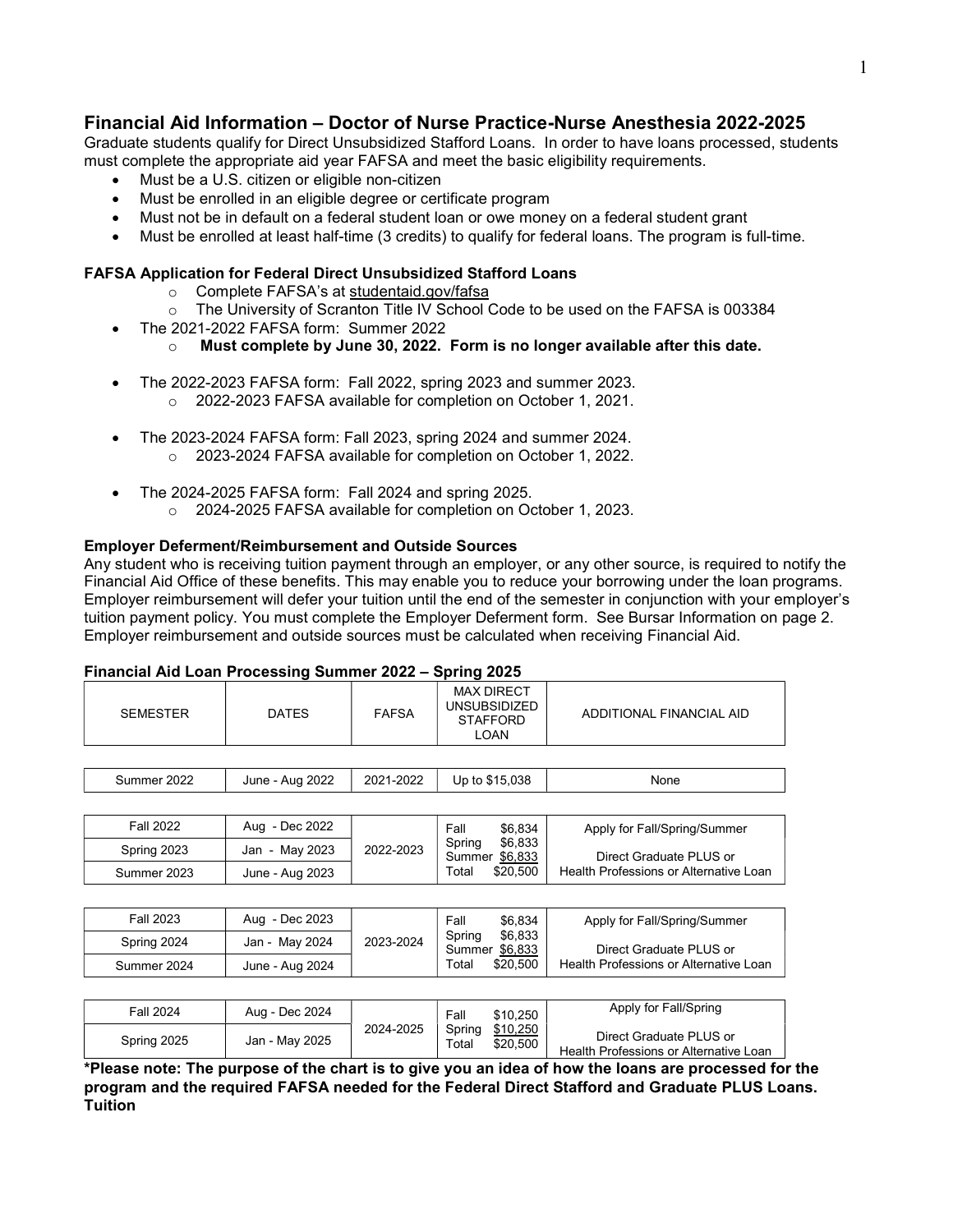Estimated Tuition (subject to change)……… \$1,200 per credit Total credits: 83

#### Communication with the University of Scranton

All formal communication with the University of Scranton must be done through your my.scranton.edu email account, including your Royal ID.

#### Financial Aid Notifications

- Located at my.scranton.edu
- Click on Self-Service
- Click Student Services & Financial Aid Tab
- Click on Financial Aid to gain access to the Electronic Eligibility Notification

#### Electronic Eligibility Notification

- Lists offered and recommended aid awards
- Contains messages particular to students' awards (PLEASE READ)
- Requests submission of certain documents for individual awards
- Contains general terms and conditions of award package

#### Award/Status Update Form

Completion of the Status Update Form is necessary only if a student must communicate any of the following:

- A decision to reduce or decline selected awards
- Notification of other resources or scholarships not listed on the Electronic Notification

Students can update student information by logging into my.scranton.edu and click on Self Service and/or email the Financial Aid Office at finaid@scranton.edu.

#### The University of Scranton Invoicing

The University of Scranton Bursar's Office will bill students each term. The payment due date is at the beginning of each term. Processed financial aid will be listed on the electronic invoice (with the exception of the first summer). To view the electronic invoice go to my.scranton.edu, on the Student Tab click on "Nelnet Business Solutions". The student will not be allowed to register for a subsequent term, receive a diploma or obtain an official transcript if payment arrangements are not made.

## Bursar Information

# Tuition & Fee Schedule, Employer Deferment (reimbursement) form and Refund information

All information pertaining to these programs is located at scranton.edu/bursar.

# Financing a University of Scranton Education

#### Direct Payment to the University of Scranton

Pay via e-check, or via credit card (with a fee attached), or mail in a check to 800 Linden St, Scranton, PA 18510 (Attn: Bursar's Office). Visit Methods of Payment Accepted at scranton.edu/bursar.

#### University of Scranton Payment Plan

The University of Scranton provides for a monthly installment payment plan through Nelnet Business Solutions. This plan allows students to spread payments over a 4, 5 or 6 month period. Apply per term. This eliminates the need to make lump sum payments prior to the beginning of each semester. Visit Methods of Payments Accepted at scranton.edu/bursar.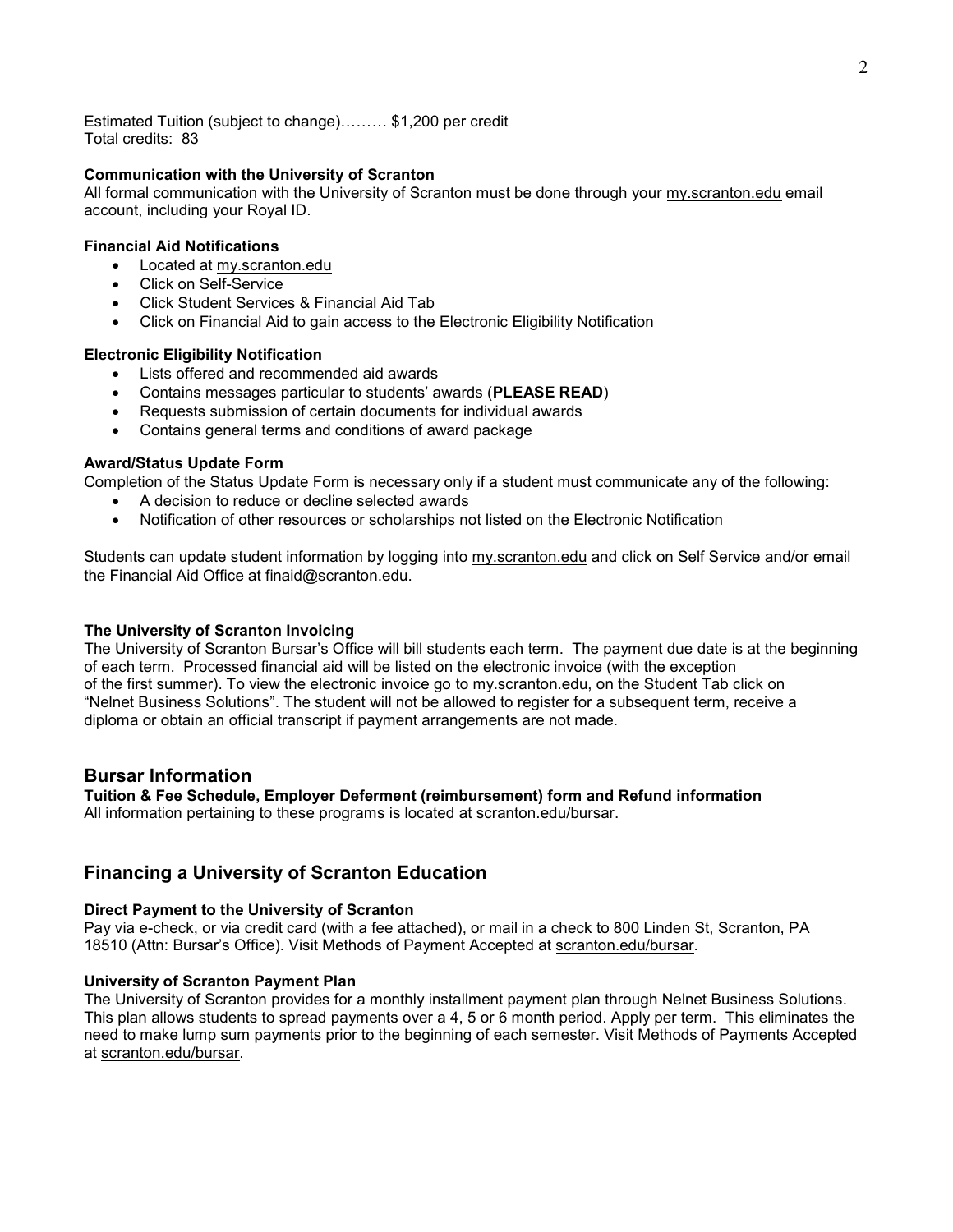#### Loan Programs

#### Federal Direct Unsubsidized Stafford Loans

The Federal Direct Stafford Unsubsidized Loan program is the primary source of financial aid for many graduate students and requires a minimum half-time enrollment. Graduate Stafford Unsubsidized Loans have a fixed interest rate of 5.28% for July 1, 2021 through June 30, 2022 (2022-2023 interest rates determined in June) and 1.057% in fees, which are deducted from the loan proceeds. Annual loan limits are tied to the cost of attendance and individual eligibility, with a maximum of \$20,500 for most graduate students. The aggregate loan eligibility for graduate students is \$138,500 (only \$65,500 of this amount may be in Direct Subsidized Loans). The debt limit includes any Stafford Loans received for undergraduate study. Repayment begins six months after students complete a program of study or takes leave of absence for more than six months.

#### Federal Direct Stafford Master Promissory Note and Entrance Counseling

For new Stafford Loan borrowers, you will be required to complete an electronic Federal Direct Stafford Loan Master Promissory Note (MPN) and Entrance Counseling for Graduate/Professional students before receiving the loan funds. These requirements can be completed prior to receiving the Financial Aid package. Visit scranton.edu/financialaid, select Loans & Financing Options.

#### Deferment of Stafford Loans

Students qualify for an In-School Deferment which temporarily suspends payments on student loans while a student is attending school. To qualify, a student must be registered for at least half time status. The Registrar's Office reports enrollment for all students at the beginning of each term to the National Clearinghouse. In-school deferments last as long as a student is attending at least half-time. Enrollment will eventually be reported with a May 2025 graduation date. The Direct Stafford Loans certified during this program will have a six-month grace period. Repayment will begin December 2025. Students must work with their loan servicer.

#### Federal Graduate PLUS Loans

Graduate PLUS Loans may be available to students enrolled for a minimum of half-time enrollment. Students must use the Federal Stafford Loan eligibility (\$20,500) before applying for the Graduate PLUS Loan. Graduate PLUS borrowers may borrow up to the cost of attendance for the period of enrollment, minus other estimated financial assistance received for that period. Graduate PLUS Loans are subject to credit review; however a Graduate PLUS applicant who has an adverse credit history may be able to obtain the loan with an endorser who does not have an adverse credit history. Graduate PLUS Loans have a fixed interest rate of 6.28% beginning July 1, 2021 through June 30, 2022 (2022-2023 interest rates determined in June) and 4.228% in fees are deducted from the loan proceeds. Payments are automatically deferred while a student is in school at least halftime. Interest accumulates and may be paid during these periods or capitalized (added to the principal) at a specified time.

#### Federal Direct Graduate PLUS Application, Master Promissory Note and Entrance Counseling

Complete the Federal Direct Graduate PLUS Application each year. For new Graduate PLUS Loan borrowers, you will be required to complete the Federal Direct PLUS Loan Master Promissory Note (MPN) and Entrance Counseling for Graduate/Professional students before receiving the loan funds. If approved, the MPN and Entrance Counseling will not have to be completed again. If denied and approved with an endorser, the Department of Education will send information, and you will need to complete the MPN and go through PLUS Counseling. Student Loan Acknowledgement is completed annually. Visit scranton.edu/financialaid, click on Loans & Financing Options.

#### Health Professions Loan and Alternative Loan Programs

In addition to the Federal Direct Stafford and Direct Graduate PLUS Loans, there are other private loan programs available to students in need of additional funding for educational costs. These programs require a favorable credit rating. Students and credit worthy co-signer may borrow up to the cost of attendance for the period of enrollment, minus other estimated financial assistance received for that period. Visit scranton.edu/financialaid, select Loans & Financing Options.